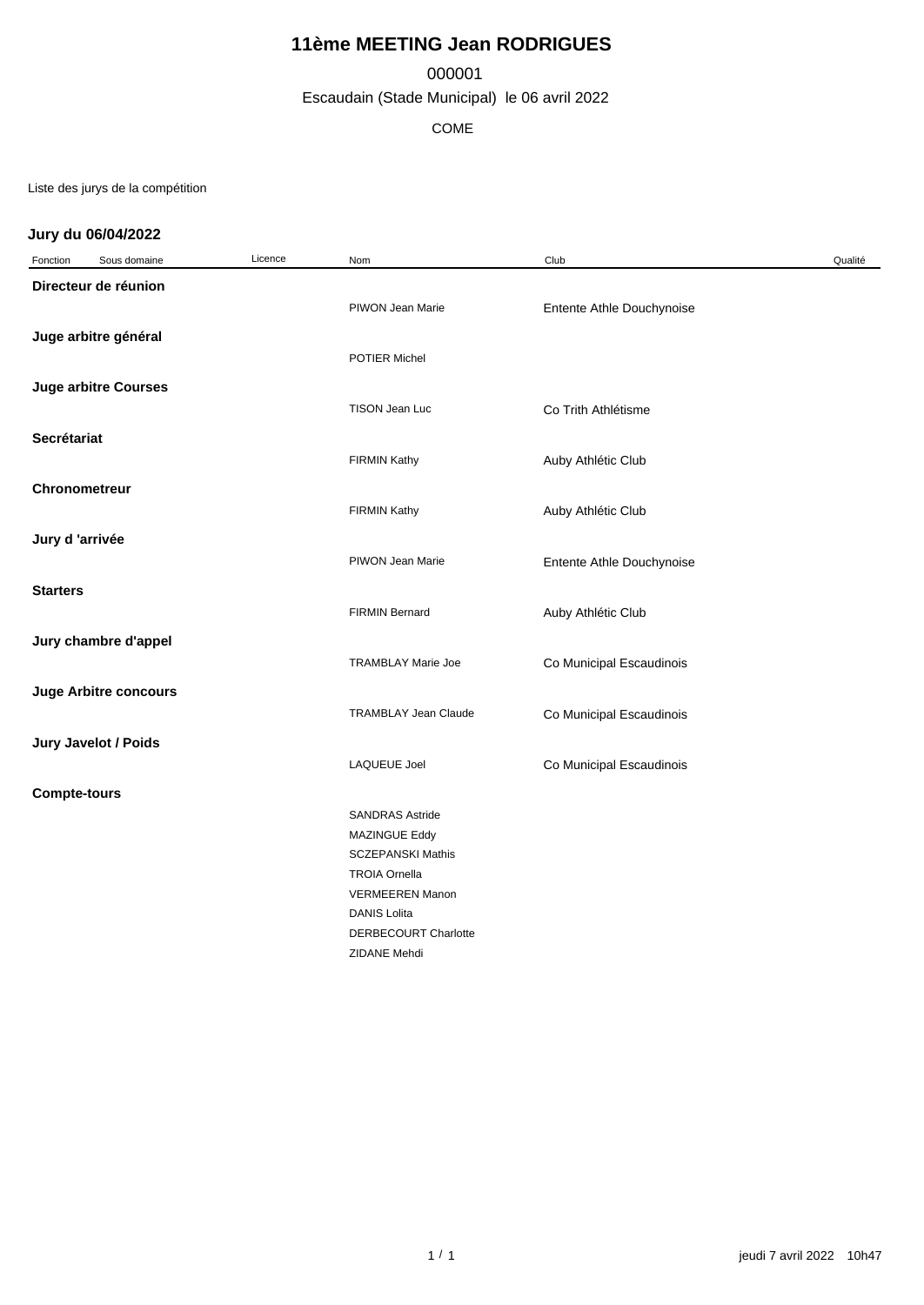## **11ème MEETING Jean RODRIGUES**

#### 

Escaudain (Stade Municipal) le 06 avril 2022

COME

| 100m / TCC (06/04/2022)            | Finale directe 1 | Vent: NC |                          |               |         |                |     |
|------------------------------------|------------------|----------|--------------------------|---------------|---------|----------------|-----|
| <b>CORDONNIER Lorenzo</b><br>1     |                  | MIM /    | Co Municipal Escaudinois | 59 NPC        | 13"8    |                | 260 |
| <b>MERCIER Noemie</b><br>2         |                  | CAF/     | Co Municipal Escaudinois | 59 NPC        | 14"7    | D <sub>2</sub> | 600 |
| 3 LEGAL Cyprien                    |                  | CAM /    | Co Municipal Escaudinois | 59 NPC        | 15"3    | D8             | 83  |
| LETOQUART Salome<br>4              |                  | JUF/     | Oms D'aniche             | <b>59 NPC</b> | 15"7    | D <sub>5</sub> | 481 |
| <b>BERSEZ Cerise</b><br>5          |                  | MIF /    | Co Municipal Escaudinois | 59 NPC        | 16"4    |                | 405 |
| BESSAN Najatte<br>6                |                  | MIF /    | Co Municipal Escaudinois | 59 NPC        | 17"8    |                | 274 |
|                                    |                  |          |                          |               |         |                |     |
| 400m / TCC (06/04/2022)            | Finale directe 1 |          |                          |               |         |                |     |
| 1 LEFEBVRE Kevin                   |                  | JUM/     | Co Municipal Escaudinois | <b>59 NPC</b> | 544"6   |                |     |
| 1 000m / TCC (06/04/2022)          | Finale directe 1 |          |                          |               |         |                |     |
| <b>DERBAL Tom</b><br>1             |                  | JUM/     | Alc Vieux Condé          | <b>59 NPC</b> | 2'50"2  | R <sub>5</sub> | 557 |
| <b>CRASNAULT Elie</b><br>2         |                  | SIM/     | Co Municipal Escaudinois | 59 NPC        | 2'55"1  |                | 486 |
| <b>JACQUET Amaury</b><br>3         |                  | JUM/     | Co Municipal Escaudinois | 59 NPC        | 2'58"4  | D <sub>1</sub> | 441 |
| <b>ROSZAK Matheo</b><br>4          |                  | BEM/     | Co Municipal Escaudinois | 59 NPC        | 3'12"2  |                | 277 |
| <b>LEFEBVRE Ophelie</b><br>5       |                  | JUF /    | Co Municipal Escaudinois | 59 NPC        | 3'30"1  | R <sub>6</sub> | 558 |
| <b>LEGAL Romane</b><br>6           |                  | JUF /    | Co Municipal Escaudinois | 59 NPC        | 3'33"8  | D <sub>1</sub> | 524 |
| 7 PHILIPPOT Camille                |                  | CAF/     | Oms D'aniche             | 59 NPC        | 3'46"4  | D <sub>5</sub> | 416 |
| 8 GUERVAIN Shyne                   |                  | MIF /    | Co Municipal Escaudinois | <b>59 NPC</b> | 3'54"3  |                | 355 |
| 9 ZIDANE Loulia                    |                  | MIF /    | Co Municipal Escaudinois | 59 NPC        | 3'57"1  |                | 335 |
| 10 MATHIEU Chloe                   |                  | MIF /    | Co Municipal Escaudinois | 59 NPC        | 4'00"2  |                | 313 |
|                                    |                  |          |                          |               |         |                |     |
| 5 000m / TCC (06/04/2022)          | Finale directe 1 |          |                          |               |         |                |     |
| <b>MACREZ Julien</b><br>1          |                  | VEM/     | Co Trith Athlétisme      | 59 NPC        | 18'06"2 | D <sub>1</sub> | 370 |
| CRISPATZU Massimo<br>2             |                  | S2M/     | Co Trith Athlétisme      | 59 NPC        | 18'31"8 |                | 321 |
| <b>MOREAU Sebastien</b><br>3       |                  | S2M/     | Co Trith Athlétisme      | 59 NPC        | 19'26"9 |                | 227 |
| <b>MATHIEU Didier</b><br>4         |                  | VEM/     | Co Municipal Escaudinois | 59 NPC        | 20'21"8 | D6             | 150 |
| <b>SMIRNE Franck</b><br>5          |                  | VEM/     | Co Municipal Escaudinois | 59 NPC        | 28'21"8 | D8             |     |
| Poids (2 Kg) / TCC (06/04/2022)    | Finale directe 1 |          |                          |               |         |                |     |
| LAQUEUE Joel<br>1                  |                  | VEM/     | Co Municipal Escaudinois | <b>59 NPC</b> | 11m75   |                | 626 |
| 11m75 11m32 11m14                  |                  |          |                          |               |         |                |     |
| Poids (3 Kg) / TCC (06/04/2022)    | Finale directe 1 |          |                          |               |         |                |     |
| 1 BESSAN Najatte                   |                  | MIF /    | Co Municipal Escaudinois | 59 NPC        | 6m18    |                | 306 |
| 5m90 5m86<br>6m18                  |                  |          |                          |               |         |                |     |
| Poids (4 Kg) / TCC (06/04/2022)    | Finale directe 1 |          |                          |               |         |                |     |
| <b>BESSAN Shahines</b><br>1        |                  | MIF /    | Co Municipal Escaudinois | 59 NPC        | 7m50    |                | 387 |
| 7m27 7m41 7m50                     |                  |          |                          |               |         |                |     |
| Javelot (400 G) / TCC (06/04/2022) | Finale directe 1 |          |                          |               |         |                |     |
| 1 LAQUEUE Joel                     |                  | VEM/     | Co Municipal Escaudinois | 59 NPC        | 22m90   |                | 254 |
| 20m55 20m50 22m90                  |                  |          |                          |               |         |                |     |
| 2<br>BESSAN Najatte                |                  | MIF /    | Co Municipal Escaudinois | 59 NPC        | 12m47   |                | 165 |
| 11m70 12m16 12m47                  |                  |          |                          |               |         |                |     |
| Javelot (500 G) / TCC (06/04/2022) | Finale directe 1 |          |                          |               |         |                |     |
| <b>MERCIER Noemie</b><br>1         |                  | CAF /    | Co Municipal Escaudinois | 59 NPC        | 13m10   | D7             | 176 |
| 9m05<br>$\sim 10^{-1}$<br>13m10    |                  |          |                          |               |         |                |     |